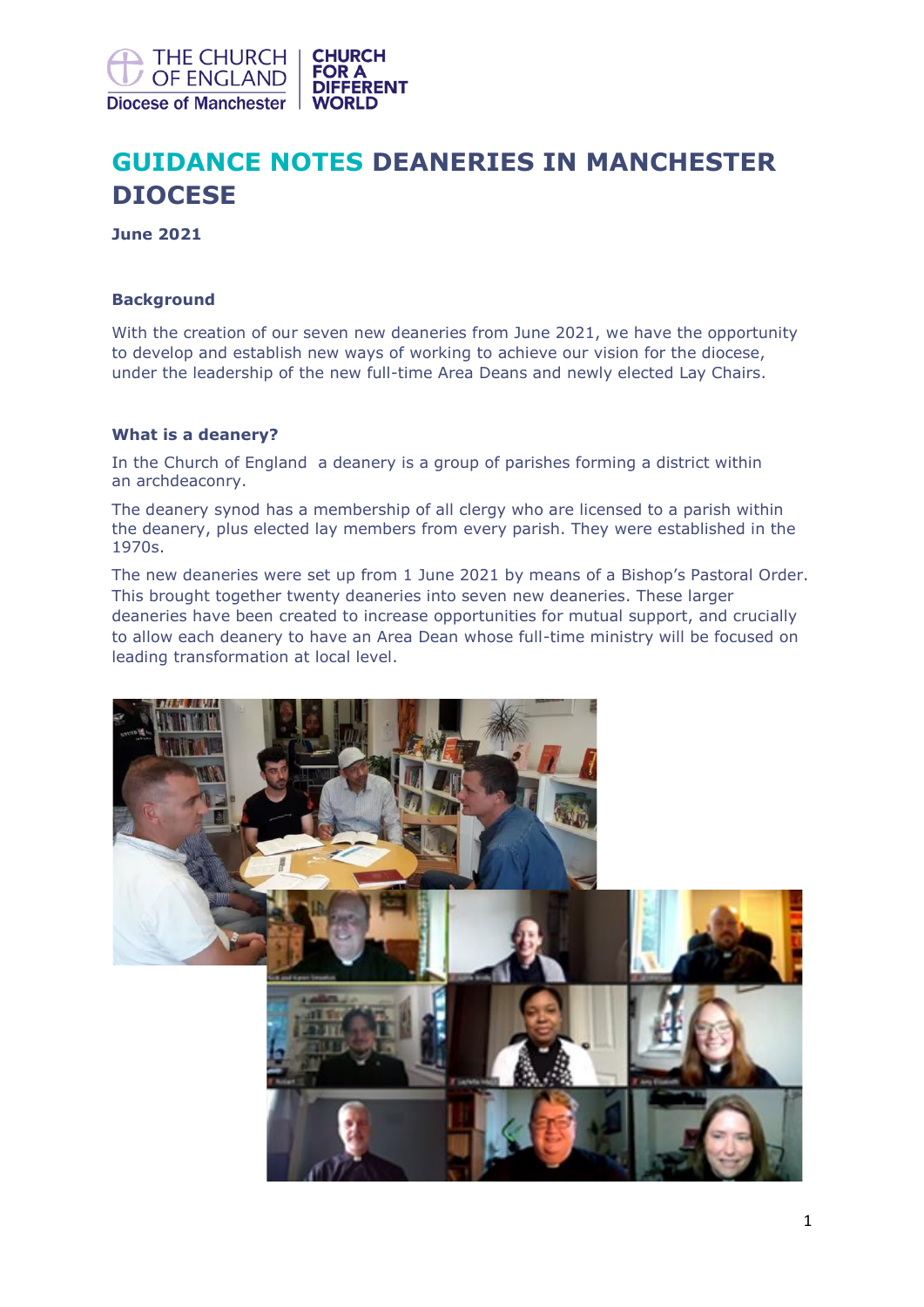

# **Officers**

#### **Area Deans**

The seven new full-time Area Deans share in the Diocesan Bishop's leadership of mission and pastoral care in their deanery. The role is focused on transforming our churches by leading and developing a clear strategy for each deanery, identifying the opportunities for mission and growth and driving through the changes that are needed in collaboration with other lay and ordained leaders. Alongside this, they are required to promote teambuilding amongst clergy and laity as part of the creation of our new mission communities. They support all clergy in the deanery with their personal and professional development and act as mentors to the new younger clergy who are coming into ministry.

#### **Lay Chairs**

Under the leadership of the Bishop and together with the Area Dean, the role of the Lay Chair is to further the mission and ministry of the deanery. The Lay Chairs are people of well-developed faith and spirituality with the skills and commitment to fill this important leadership role at deanery level. They jointly chair the deanery synod with the Area Dean and beyond this work with the Area Dean on the transformation of our churches and the development of a clear strategy for each deanery. They also work with the Area Dean in promoting team building amongst clergy and laity as part of the creation of new mission communities across the diocese.

The Lay Chairs elected in 2021 will continue in this role until the end of the current triennium - that is, 31<sup>st</sup> May. The Lay Chair continues in office until the start of the meeting at which their successor is elected.

The Area Dean and the Lay Chair agree between them who will chair each meeting of the deanery synod or particular items of business on the agenda of the synod. If either is absent, the other chair presides. If both are absent, the meeting elects a chair.

#### **Other deanery officers**

Other deanery officers are to be elected in person at the first synod meeting of the new deaneries, to the end of the current triennium, that is 31<sup>st</sup> May 2023.

These officers are:

- Deanery Secretary, responsible for:
	- $\circ$  Keeping the roll of members of the synod up-to-date, including those who are ex officio members by virtue of being members of diocesan synod. This includes the name, address, email address and parish of all deanery synod members.
- Assistant Secretary, who provides support to the Deanery Secretary
- Treasurer, responsible for the financial administration of the deanery, usually relating to sundry expenses incurred for deanery meetings, and also for supporting the Area Dean and Lay Chair in overseeing the Parish Share arrangements in the deanery.

One of the Deanery Secretary and the Assistant Secretary is required to be a clergy person and one a lay person.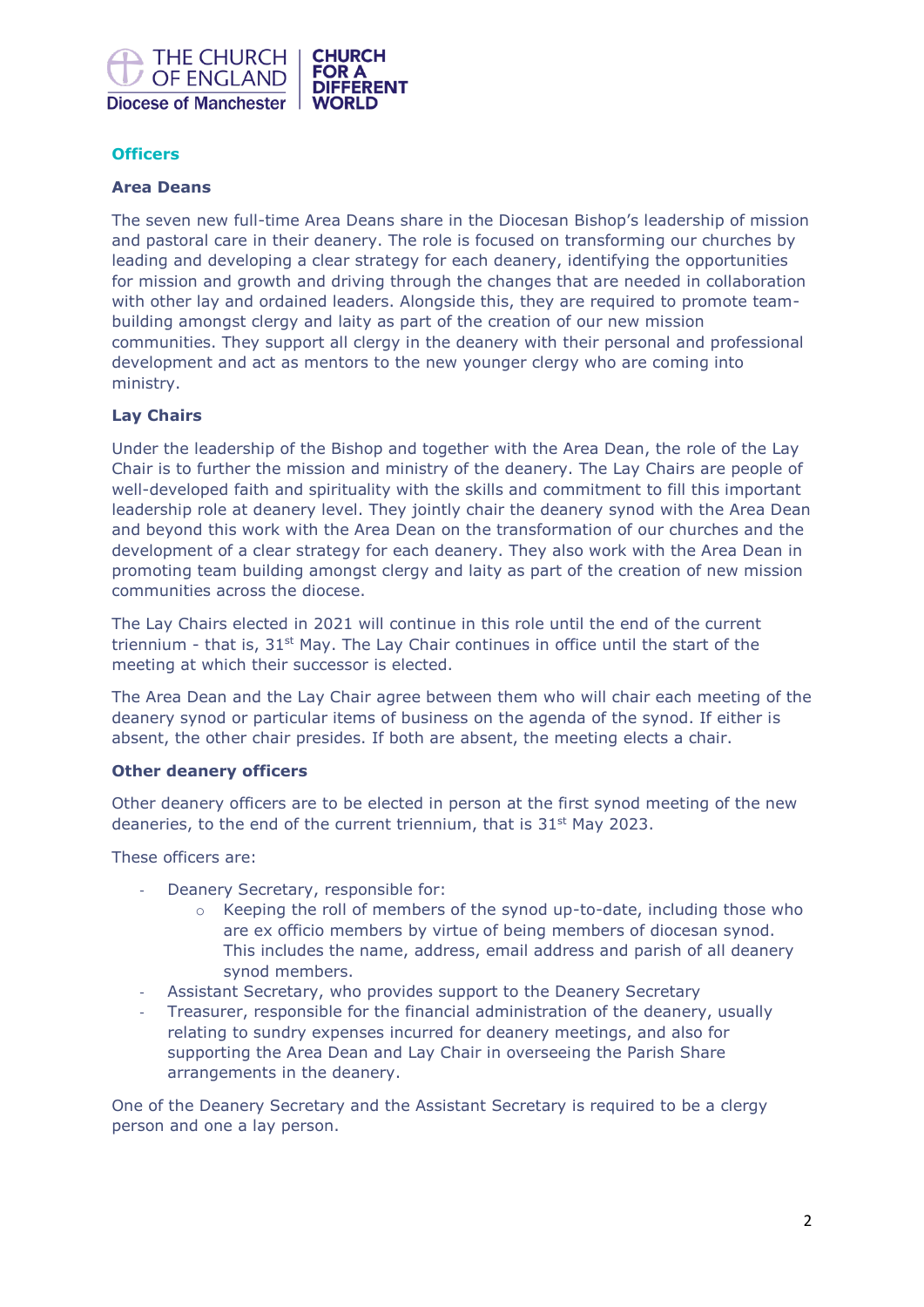

# **Deanery Synods**

Deanery synods are comprised of all the stipendiary clergy in the deanery and lay representatives from each of the PCCs in the deanery. The number of lay representatives to be elected from each parish is determined by a resolution of the diocesan synod in the year preceding the elections. The current deanery synod representatives were elected at their APCMs in 2020 and will continue to act as deanery representatives in the new deaneries until the end of the current triennium.

The functions of the deanery synod are to:

- Consider matters concerning the Church of England and to make provision for such matters in relation to their deanery, and to consider and express their opinion on any other matters of religious or public interest;
- Bring together the views of the parishes in the deanery on common problems, to discuss and formulate common policies on those problems, to foster a sense of community and inter-dependence among those parishes, and generally to promote in the deanery the whole mission of the Church, pastoral, evangelistic, social and ecumenical;
- Make known and so far as appropriate put into effect any provision made by the diocesan synod;
- Consider the business of the diocesan synod and particularly any matters referred to that synod by the general synod, and to sound out parochial opinion whenever they are required to considered appropriate to do so;
- Raise such matters as the deanery synod considers appropriate, with the diocesan synod.

The deanery synod holds at least two meetings in every year, at such times and in such places as the joint chairs decide after consulting with the Standing Committee and taking account of the dates fixed for meetings of the Diocesan Synod. Going forward, the aim is to have three deanery synod meetings each year, usually within a month of diocesan synod.

To support the flow of communication from diocesan synod to the deanery synods, a summary of matters covered in diocesan synod meetings will be published on e-news, the week after any the meeting, and formal feedback from diocesan synod is encouraged at the following deanery synod meeting. Similarly, General Synod representatives are encouraged to feedback formally to deanery synod meetings on a regular basis.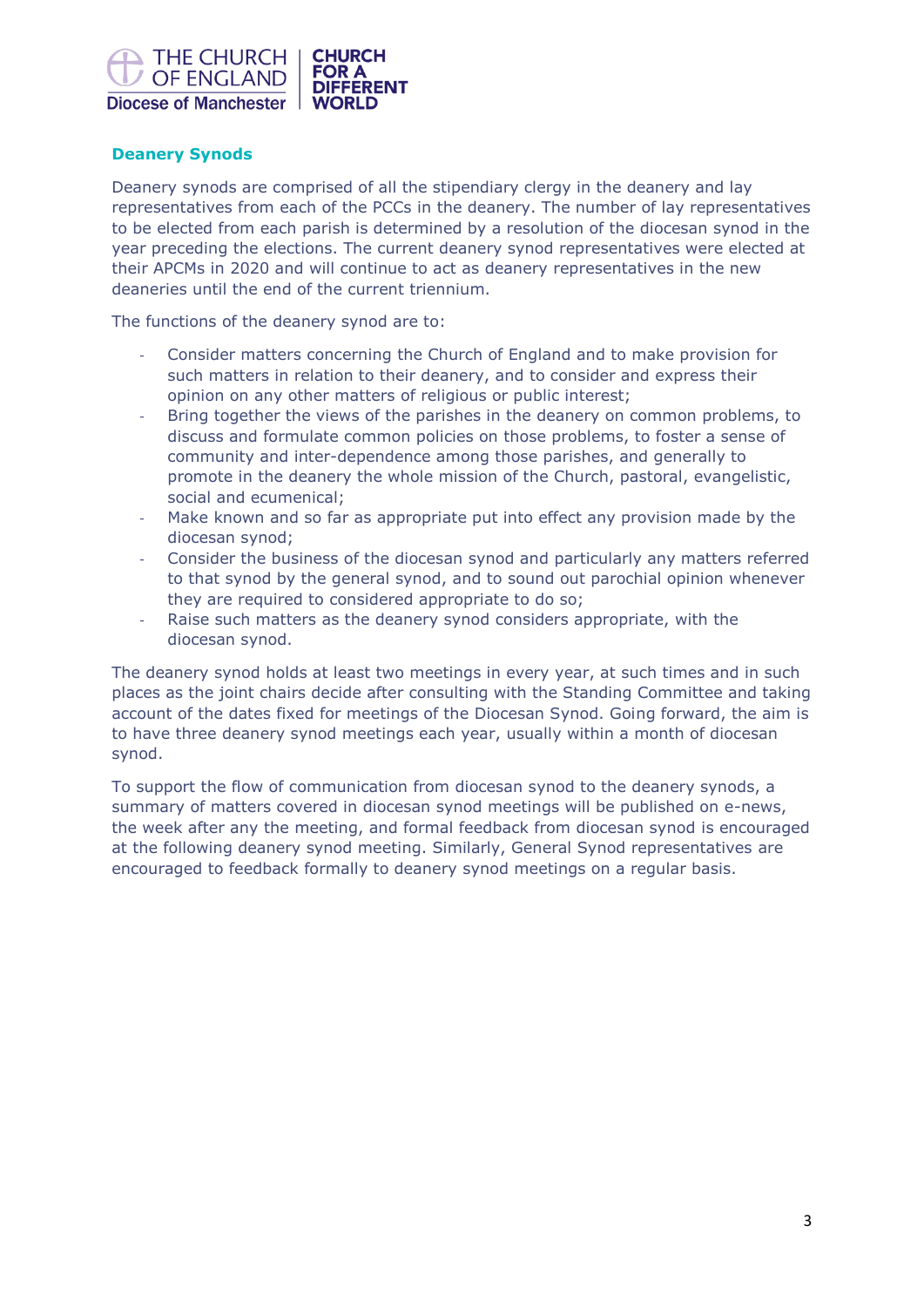

# **The Deanery Synod Standing Committee**

The Standing Committee of the Synod consists of the Area Dean, the Lay Chair, the Secretary, the Assistant Secretary and one person elected by the members of each house. The elections for these additional positions on the Standing Committee are also conducted triennially, and may be conducted at the first deanery synod meeting or by post.

The functions of the Standing Committee are to:

- Initiate and advise on proposals
- Ensure that members are adequately informed on questions raised and other matters of importance to the deanery
- Prepare the deanery synod agenda
- To transact the business of the deanery synod between meetings
- And to make such appointments and do such other things as the deanery synod may delegate to it.

## **Other Committees**

The deanery synod may constitute additional committees with such chairs, membership, term of office, mode of appointment and other procedures as it decides.

Some of our current deaneries have Deanery Mission and Pastoral Committees, comprising at least one representative from each parish, to consider the plans for the deanery and matters of parochial reorganisation and which meet twice a year, and to feed into the Diocesan Mission and Pastoral Committee.

The aim is to have a consistent approach for the diocese. This matter will be further considered by the Area Deans and Lay Chairs and a decision taken on the future arrangements for additional committees in the deaneries in June 2022.

# **Membership records**

Each year the diocese will contact parishes during June – after their APCMs have been held – to ensure that deanery synod members' details are updated on the central Contact Management System. This contact information will be provided by the diocese to tnew Deanery Secretaries after their election. Guidance on how to meet GDPR requirements will also be provided to new Deanery Secretaries.

## **Deanery bank accounts**

It is not anticipated that deaneries will be managing or holding significant resources. Having a bank account may be useful to cover small items of income and expenditure.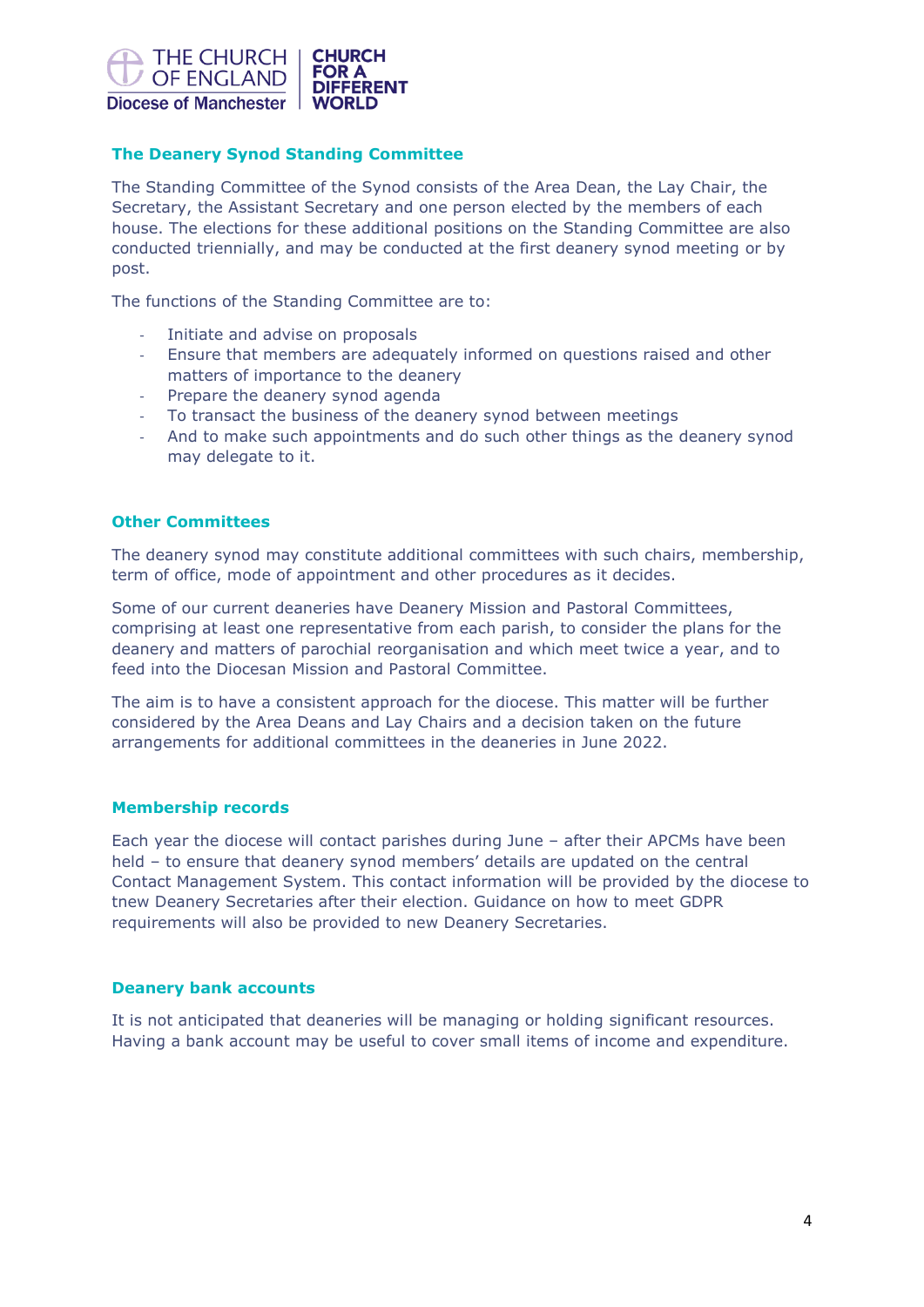

# **Deanery Lay Chair – Role Description**

# **Purpose**

Under the leadership of the Bishop and together with the Area Dean, the role of the Lay Chair is to further the mission and ministry of the deanery. The Lay Chair will be a person of well-developed faith and spirituality with the skills and commitment to fill this important leadership role at deanery level. They will jointly chair the deanery synod with the Area Dean and beyond this work with the Area Dean on the transformation of our churches and the development of a clear strategy for each deanery. They will also work with the Area Dean in promoting team building amongst clergy and laity as part of the creation of new mission communities across the diocese.

## **Key Relationships**

The Lay Chair is elected by representatives of the deanery synod on a triennial basis.

They will work closely with the Area Dean and other clergy and lay leaders in the deanery, as well as the Bishops and Archdeacon, bringing to the attention of the Bishop or Archdeacon as appropriate, any pastoral or other concerns they may have in relation to the deanery.

They will work closely with members of the Standing Committee of the deanery synod. There will be close working with other Lay Chairs to ensure the consistent development and implementation of the diocese's strategy for growth and mission. The Lay Chair is to be consulted as an interested party on all matters of pastoral reorganisation in the deanery in conjunction with the Area Dean.

## **Key Responsibilities**

- 1. With the Area Dean, ensure that the deanery synod is able to consider matters concerning the Church of England and make provision for such matters in their deanery, and consider the express their opinion on any other matters of religious or public interest.
- 2. With the Area Dean, bring together the views of the parishes of the deanery on common problems, discuss and formulate common policies on those problems, foster a sense of community and inter-dependence among those parishes, and generally promote in the deanery the whole mission of the Church – pastoral, evangelistic, social and ecumenical.
- 3. With the Area Dean, ensure that practical arrangements for deanery synod meetings are put in place, including calling meetings of the deanery synod and determining the date, place and agenda of deanery synod meetings with the deanery standing committee.
- 4. Participate ex office as a member of the committees of the deanery synod and with the Area Dean co-chair the standing committee and any other sub-committees of the deanery.
- 5. Participate at parish events and other key events in the life of the deanery including Archdeacons' visitations as appropriate.

6. Convene and chair occasional meetings of the House of Laity as appropriate. **Other**

- Lay Chairs will be provided with support and development opportunities as part of the wider transformation programme of the diocese.
- Lay Chairs are reimbursed by the diocese for expenses incurred in the performance of their duties.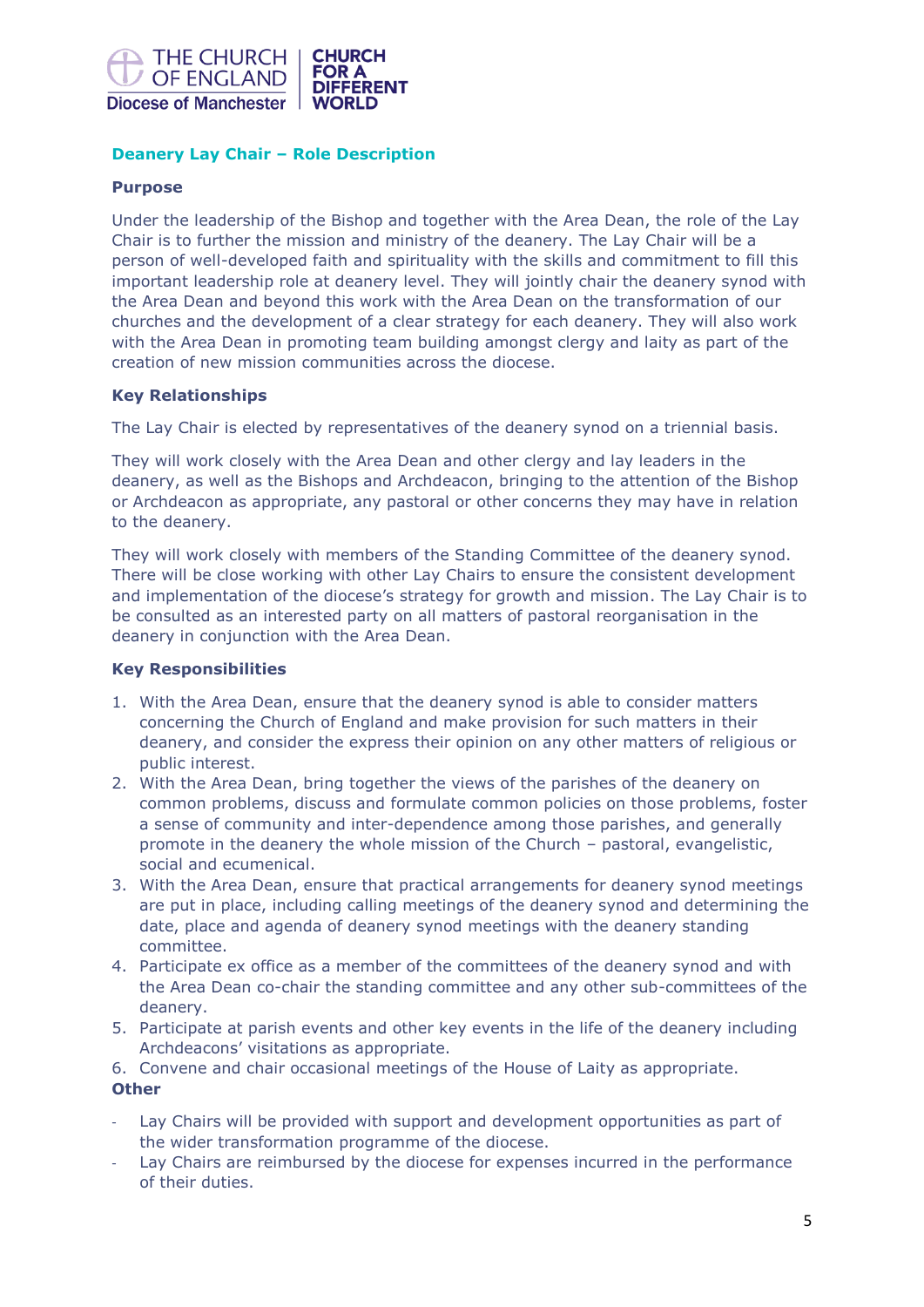

# **Deanery Synod Officers**

At the first meeting after each triennial election, the synod shall appoint a Deanery Secretary, an Assistant Deanery Secretary and a Treasurer/Budget Secretary from among its own members. Of the Secretary and Assistant Secretary, one shall be a lay person and one shall be a clergy person. The persons so appointed, unless they resign or cease to be qualified, shall serve until the conclusion of the meeting at which their successor is appointed.

## **Deanery Secretary and Assistant Deanery Secretary – Role Description**

## **Purpose**

Working closely with the Area Dean and the Lay Chair, the role of the Deanery Secretary and the Assistant Deanery Secretary is to ensure the smooth-running of the deanery synod and the Standing Committee of the deanery synod, in support of the vision for the deanery and the diocese. The Deanery Secretary and Assistant Deanery Secretary will be excellent team players, organised and efficient in record-keeping and communication, and have good IT skills.

## **Key Relationships**

The Deanery Secretary and Assistant Deanery Secretary are elected by representatives of the deanery synod on a triennial basis. They will work closely with the Area Dean, the Lay Chair and other members of the Standing Committee of the deanery synod.

They will liaise with colleagues in the central diocesan team, in particular the DMPC & DAC Secretary and Diocesan Governance Manager in ensuring that deanery elections are held as appropriate, and the Information and Systems Manager in ensuring that accurate records of deanery synod members are maintained.

## **Key Responsibilities – to be shared between the Deanery Secretary and Assistant Deanery Secretary as deemed appropriate**

- 1. Keep the roll of the members of the deanery synod constantly up-to-date, including the name, address and parish of each person, and inform the diocesan office of any changes.
- 2. Ensure that at least two meetings of the deanery synod are held each year and communicate dates to members well in advance.
- 3. Circulate an agenda to every members of deanery synod at least two weeks before deanery synod meetings.
- 4. Prepare minutes of every meeting of the deanery synod and circulate them to members of the deanery synod, including a note of: those present; decisions made, including where necessary the wording of resolutions passed and the results of any votes taken; the outcome of discussions; and important information presented at the meeting.
- 5. Support the Area Dean and Lay Chair in the administration of the deanery synod Standing Committee.
- 6. Ensure that the election of diocesan officers occurs at the appropriate time.

## **Other**

- Deanery Secretaries and Assistant Deanery Secretaries will be provided with support and development opportunities as part of the wider transformation programme of the diocese.